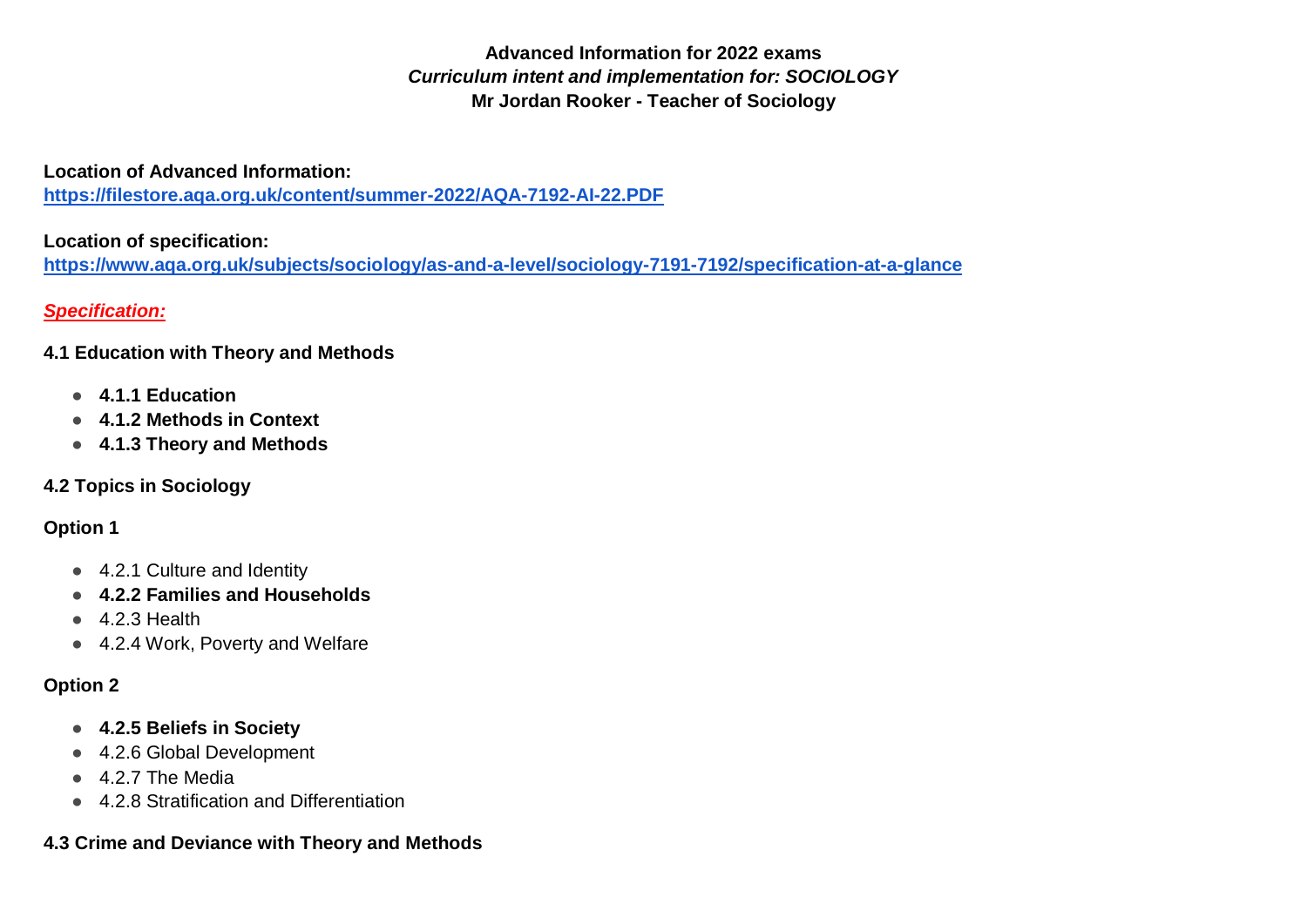- **4.3.1 [Crime and Deviance](https://www.aqa.org.uk/subjects/sociology/as-and-a-level/sociology-7191-7192/subject-content-a-level/crime-and-deviance-with-theory-and-methods#Crime_and_Deviance)**
- **4.3.2 [Theory and Methods](https://www.aqa.org.uk/subjects/sociology/as-and-a-level/sociology-7191-7192/subject-content-a-level/crime-and-deviance-with-theory-and-methods#Theory_and_Methods)**

#### *What hasn't been shared?:*

- **Paper 1:** 4,6 and 10 mark Education questions, 20 mark Methods in Context essay and 10 mark Theory & Methods question
- **Paper 2:** 10 mark questions for both Families & Households and Beliefs in Society sections
- **Paper 3:** 4,6 and 10 mark Crime questions and 10 mark Theory & Methods question

This means questions on ANY area of the specification/any topic could come up for these questions. We don't know what they are setting, so it is important to **revise everything!**

### *What has been shared?:*

- 50% of the content across the three exam papers
- This is the remaining the 20 and 30 mark essays (just not the methods in context essay!)
- *Topics that have been identified for these essays will be focussed on during revision lessons and intervention leading up to your exams.*

## *What does this mean for my revision?:*

- You still need to **revise all of the content** we have covered on the course.
- You need to know enough to complete *at least* 10 mark responses for all topics (in preparation for the questions that have no advanced information)
- Check you know the information I have provided in the Advanced information Guidance slides (the slides I have sent out to you via email).
- **Plan the 20 and 30 essays** identified in the Advanced information Guidance PowerPoint they are a quide. Make sure to think about how the same content could be used but in different ways depending on the wording of the question
	- **At least 3 paragraphs for a 20 marker**; ideally 4
	- **At least 4 paragraphs for a 30 marker**, ideally 5
- **Practise writing out these essays** in timed conditions to prepare!

### *Exam Dates:*

**Paper 1 (Education, Methods in Context and Theory & Methods)** Monday 23rd May (morning)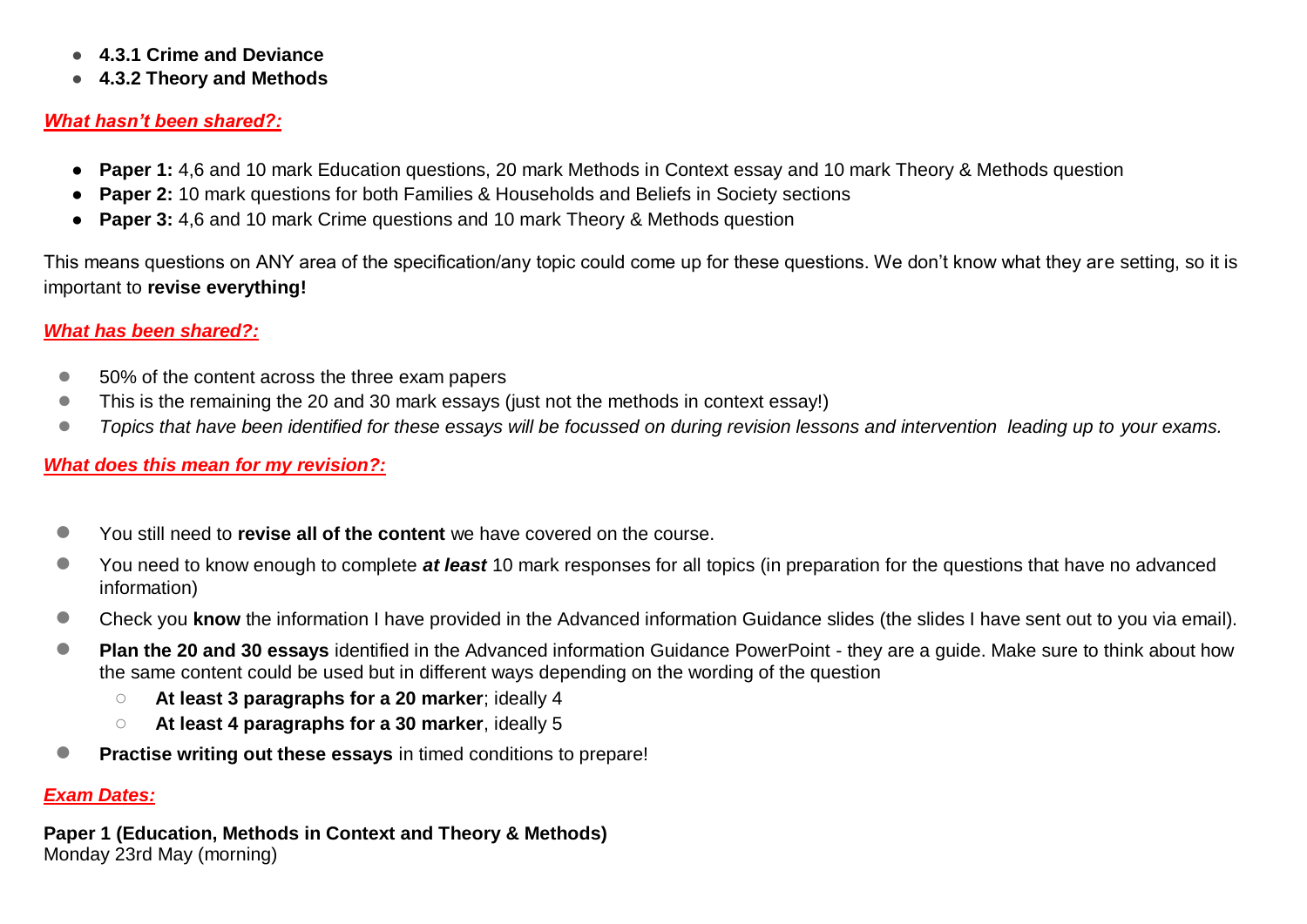#### **Paper 2 (Families & Households and Beliefs in Society)** Tuesday 7th June (afternoon)

# **Paper 3 (Crime & Deviance and Theory & Methods)**

Monday 13th June (morning)

# *Lesson and intervention schedule from mocks to exams:*

| W                                         |              |                                                                    | L2                                                    | L3                                      | L4                                             | L5                                      |                                                                                                                                                                                                                        |                                                                                                                                              |
|-------------------------------------------|--------------|--------------------------------------------------------------------|-------------------------------------------------------|-----------------------------------------|------------------------------------------------|-----------------------------------------|------------------------------------------------------------------------------------------------------------------------------------------------------------------------------------------------------------------------|----------------------------------------------------------------------------------------------------------------------------------------------|
| e<br>$\mathbf e$<br>$\mathbf k$           | w/c          | L1                                                                 |                                                       |                                         |                                                |                                         | <b>Comments and info</b>                                                                                                                                                                                               | Intervention                                                                                                                                 |
|                                           |              |                                                                    |                                                       | <b>Feb Half</b><br>term                 |                                                |                                         |                                                                                                                                                                                                                        |                                                                                                                                              |
| $\overline{2}$<br>$\mathbf{1}$            | 21-Feb       | Crime &<br><b>Devianc</b><br>e<br>Ethnicit<br>V                    | Crime &<br><b>Deviance</b><br>Ethnicity               | Crime &<br><b>Deviance</b><br>Ethnicity | Crime &<br><b>Deviance</b><br><b>Ethnicity</b> | Crime &<br><b>Deviance</b><br>Ethnicity | <b>Complete topics</b>                                                                                                                                                                                                 | Wed lunch - Focus on specific<br>advanced information orientated<br>intervention plans for red students. All<br>other students also welcome. |
| $\overline{2}$<br>$\overline{2}$          | 28-Feb       | Educati<br><b>on</b><br><b>Revisio</b><br>n                        | <b>Theory</b><br>and<br><b>Methods</b><br>revision    | <b>Families</b><br>revision             | <b>Beliefs</b><br>revision                     | Crime<br>and<br>deviance<br>revision    | For each lesson:<br>10 minutes looking at content and what will be<br>on 20/30 markers.<br>Briefly focus on smaller questions for 10<br>minutes.<br>Look at content specified for 20 and 30<br>markers for 35 minutes. | Wed lunch - Focus on specific<br>advanced information orientated<br>intervention plans for red students. All<br>other students also welcome. |
| $\overline{2}$<br>$\overline{\mathbf{3}}$ | 7-Mar        | <b>Mocks</b>                                                       | <b>Mocks</b>                                          | <b>Mocks</b>                            | <b>Mocks</b>                                   | <b>Mocks</b>                            |                                                                                                                                                                                                                        |                                                                                                                                              |
| $\overline{2}$<br>4                       | $14-$<br>Mar | Crime &<br><b>Devianc</b><br>$e -$<br>Crime<br>and<br><b>Media</b> | Crime &<br>Deviance<br>- Crime<br>and<br><b>Media</b> | Globalisat<br>ion,<br>green<br>crime    | Globalisat<br>ion, green<br>crime              | Globalisa<br>tion,<br>green<br>crime    | Complete C&D topic.                                                                                                                                                                                                    | Wed lunch - Focus on specific<br>advanced information orientated<br>intervention plans for red students. All<br>other students also welcome. |